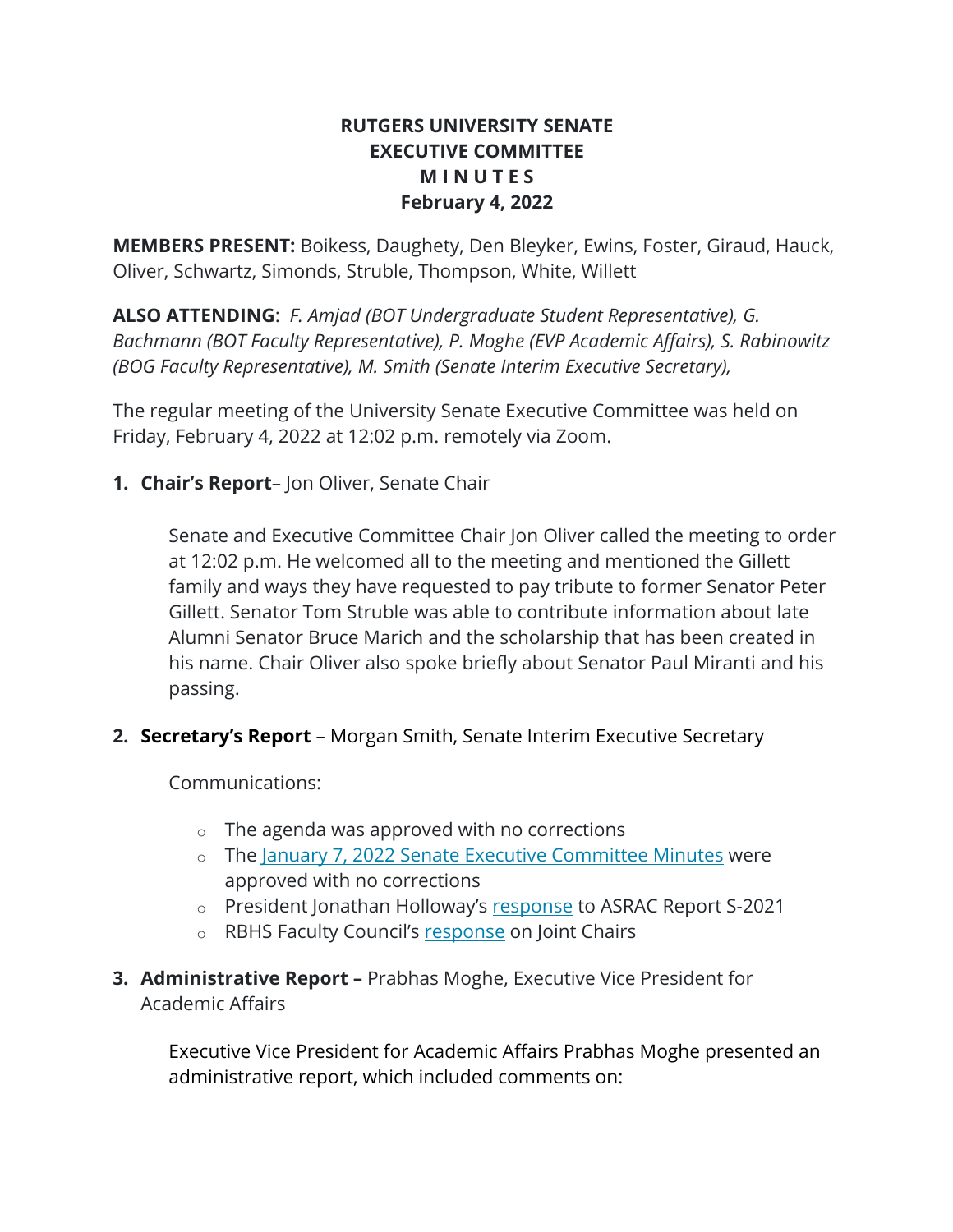- The University's excitement for the transition of students and seniors to be back for in person classes
- Rutgers Summer Service Internship Initiative has been launched
- The Part Time Lecturer Award message that went out
- Camden was able to keep their R2 Status for the research program
- Rutgers Camden has been designated as a Minority Serving Institution
- The continued search for the new University Librarian
- Eduardo Molina appointed as Vice President for Institutional Research and Decision Support
- Two new Deans appointed to the Bloustein School and the School of Communication and Information
- Affirmative Action in Higher Education
- Diversity and Inclusion across the University including projects and initiatives
- Health Equity focus throughout the University

He then answered questions on the following topics:

- Compensation, job security and healthcare among PTL's and people of color at the University
- The concerns about overpacked busses, mask wearing, air quality and lack of social distancing
- Wholistic and Affirmative Action hiring
- Teacher evaluations and the politics behind them that now include COVID-19 restrictions in classrooms
- Issues behind hiring adjunct faculty and PTL's to fix the diversity and inclusion problem
- The NTT promotion process at RBHS

# **4. NJPIRG Concept Plan**

*This was discussed amongst the Executive Committee and it was decided it should go forward to the President.*

**5. Ad Hoc Committee on Senate Culture and Leadership**– Presented by Senator Adrienne Simonds, Ad-Hoc Chair

*The Executive Committee discussed the report and decided that they endorse the recommendations. It was suggested that language be worked on, and for the Chairs to decide if this would be a policy change.*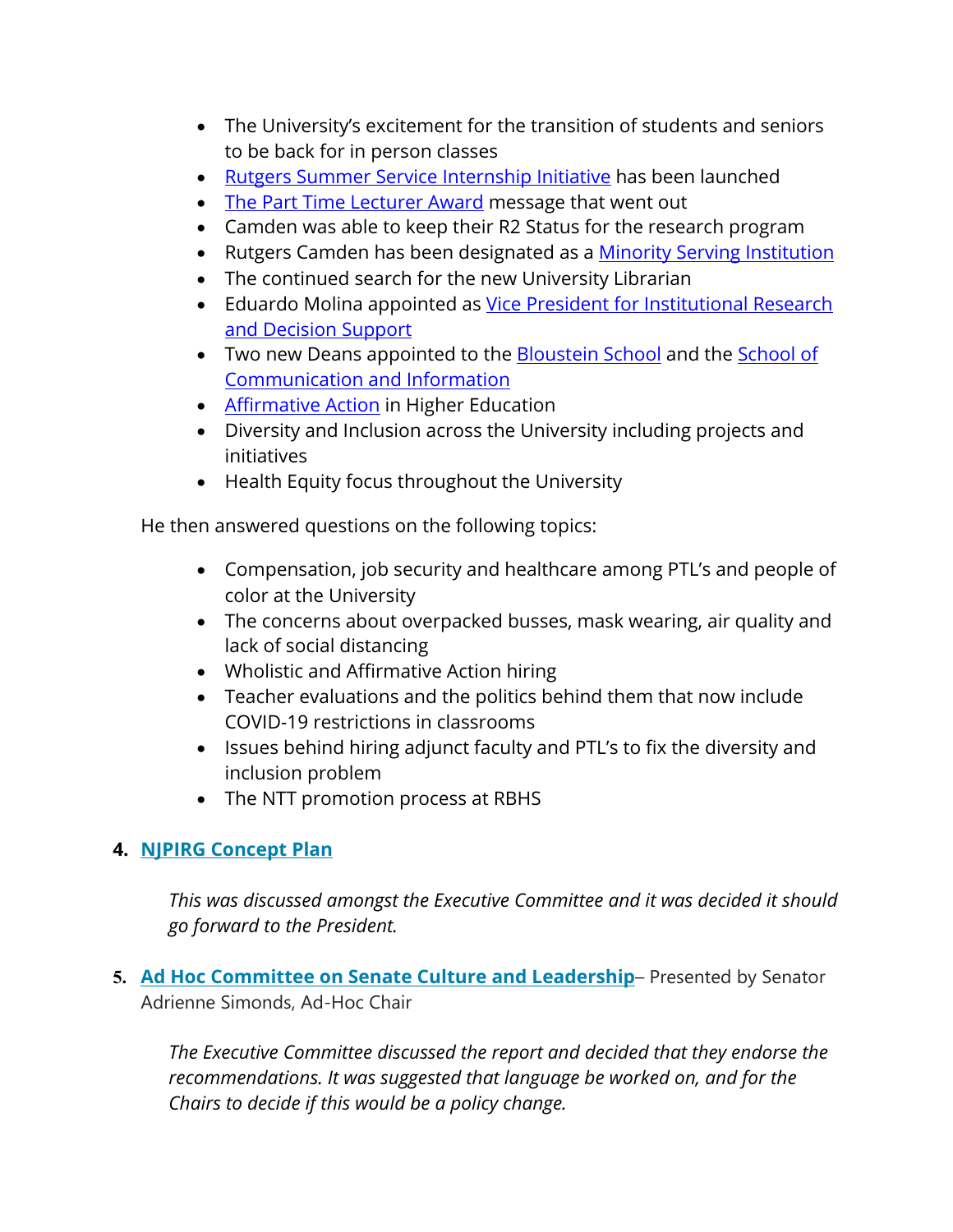## **6. Standing Committees/Panels**

## **Issues/Proposed Charges:**

**Proposed Charge to Information Technology on Approved Electronic Notebook Programs –** Submitted by Senator Monica Roth, RWJMS (F)

**Charge:** Investigate the use of electronic lab notebooks. Review the current policies and practice of notebook creation and cloud storage. Recommend the best practices for maintaining the security, integrity, and accessibility of these notebooks.

**Background:** Has Rutgers has approved electronic lab notebook programs?

Normally the lab notebooks must be kept on campus and are the property of the school. If you take the notebook off campus and something happens to it, it is your fault since you shouldn't take it off the campus.

However, electronic lab notebooks are stored on offsite servers in the cloud. Therefore, I wanted the opinion from Rutgers what are approved electronic notebooks for the storage of Rutgers data.

This is an additional concern if Rutgers no longer continues their contract with Box.

*The Executive Committee discussed the proposed charge and it was decided to charge this to the Information Technology Committee along with Research, and Graduate & Professional Education Committee with a due date of October 2022.* 

#### **Committee Reports/Resolutions:**

**Faculty and Personnel Affairs Committee (FPAC) Response to Charge S-1909 Searches for University Leadership –** Farid Alizadeh, FPAC Co-Chair

#### **The FPAC was charged as follows:**

*Investigate the processes, including those used by the Big 10 and AAU Institutions, to identify senior leaders and recommend best practices at Rutgers.*

*The Executive Committee decided that more information is needed.*

#### **7**. **Old Business**